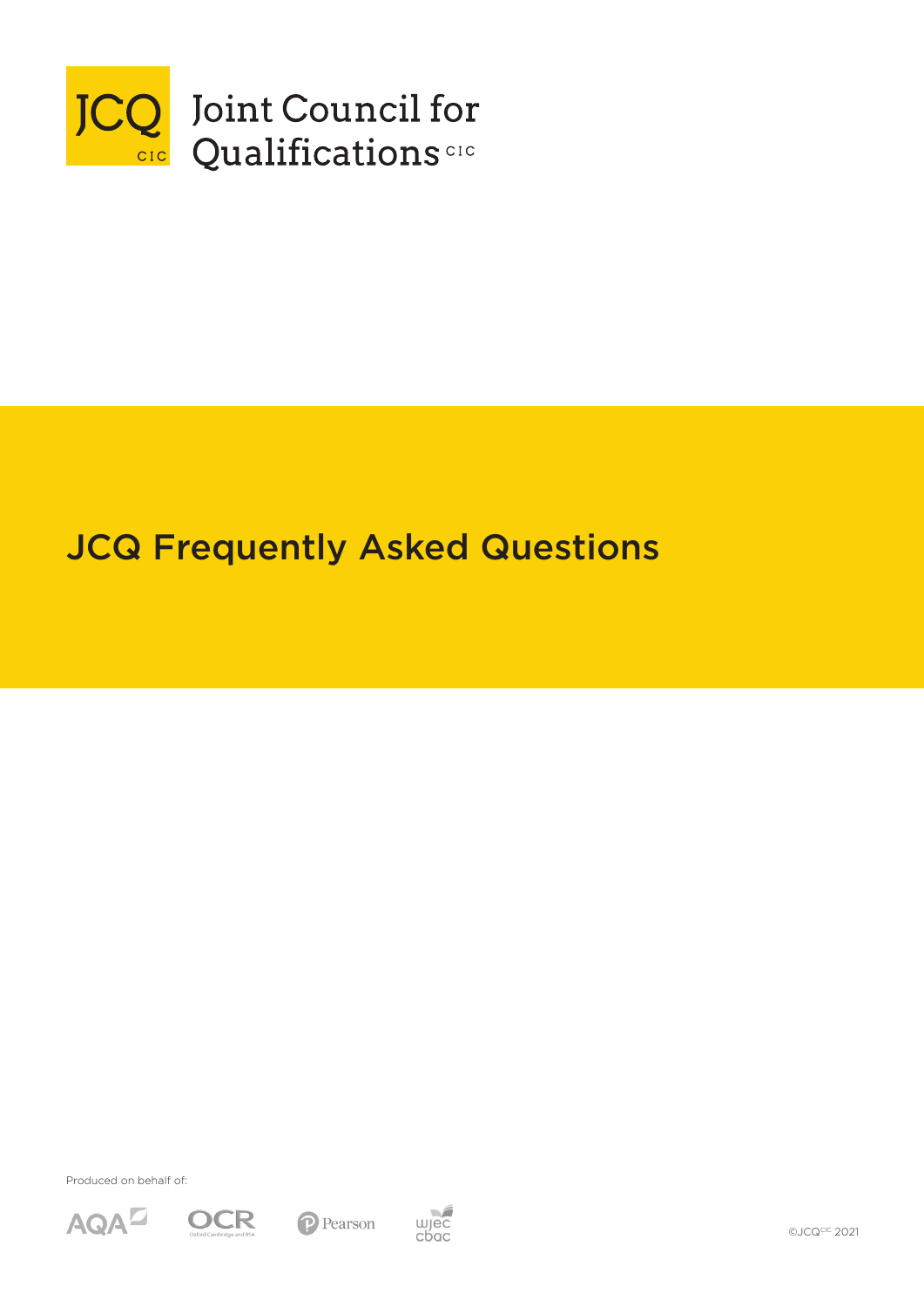## **Contents**

|                        | Can I collect evidence for NEA only, and/or award a grade on the basis of NEA only,                 |  |
|------------------------|-----------------------------------------------------------------------------------------------------|--|
|                        | Ofqual's guidance states that sources of evidence should be consistent across a class or cohort     |  |
|                        | Our assessment plan doesn't fit with Ofqual's guidance on how/when to assess.                       |  |
|                        | We have already completed some assessments. Can we use this evidence to contribute towards TAGs?  2 |  |
|                        |                                                                                                     |  |
|                        |                                                                                                     |  |
|                        |                                                                                                     |  |
|                        |                                                                                                     |  |
|                        |                                                                                                     |  |
|                        | We have not scheduled an assessment during the autumn term. Could this be considered                |  |
|                        |                                                                                                     |  |
|                        | Do centres need to retain student work/assessments that might be used as the basis                  |  |
|                        |                                                                                                     |  |
|                        |                                                                                                     |  |
|                        | How is an access arrangement/reasonable adjustment applied to an assessment                         |  |
|                        |                                                                                                     |  |
|                        |                                                                                                     |  |
| 4. Modified papers     | 6                                                                                                   |  |
|                        | Can I order modified versions of past papers or modified versions of sets of questions              |  |
|                        |                                                                                                     |  |
|                        |                                                                                                     |  |
|                        |                                                                                                     |  |
|                        |                                                                                                     |  |
| <b>FAQ for Centres</b> |                                                                                                     |  |
|                        |                                                                                                     |  |
|                        |                                                                                                     |  |
|                        | If I make an exam entry for a private candidate and exams are cancelled, do I have to work          |  |
|                        |                                                                                                     |  |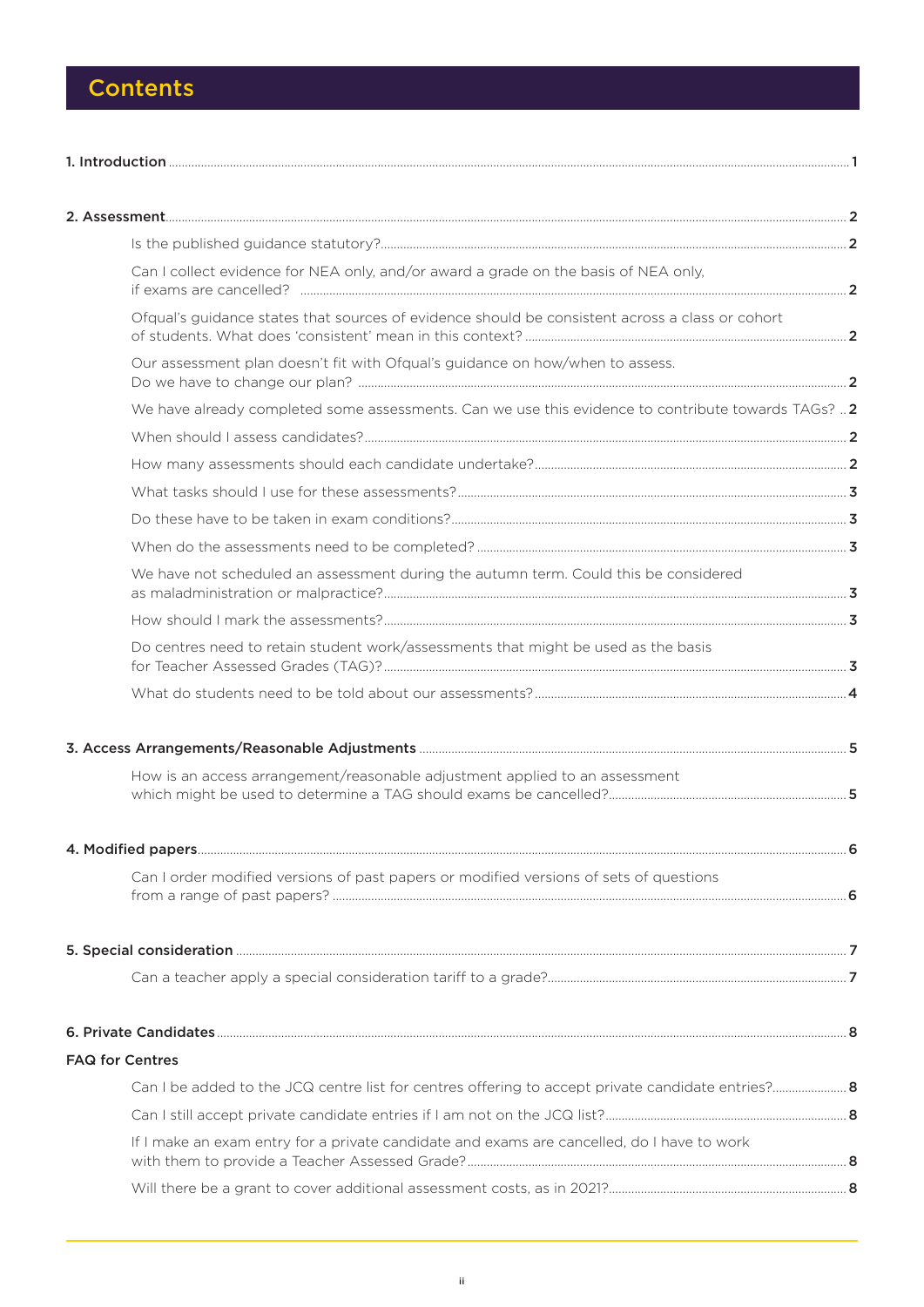# **Contents**

| If I accept a private candidate exam entry and the student later wants to move to a new centre, |  |
|-------------------------------------------------------------------------------------------------|--|
| How can centres determine what a private candidate has been taught, in order to set suitable    |  |
|                                                                                                 |  |
|                                                                                                 |  |
|                                                                                                 |  |
|                                                                                                 |  |
|                                                                                                 |  |
|                                                                                                 |  |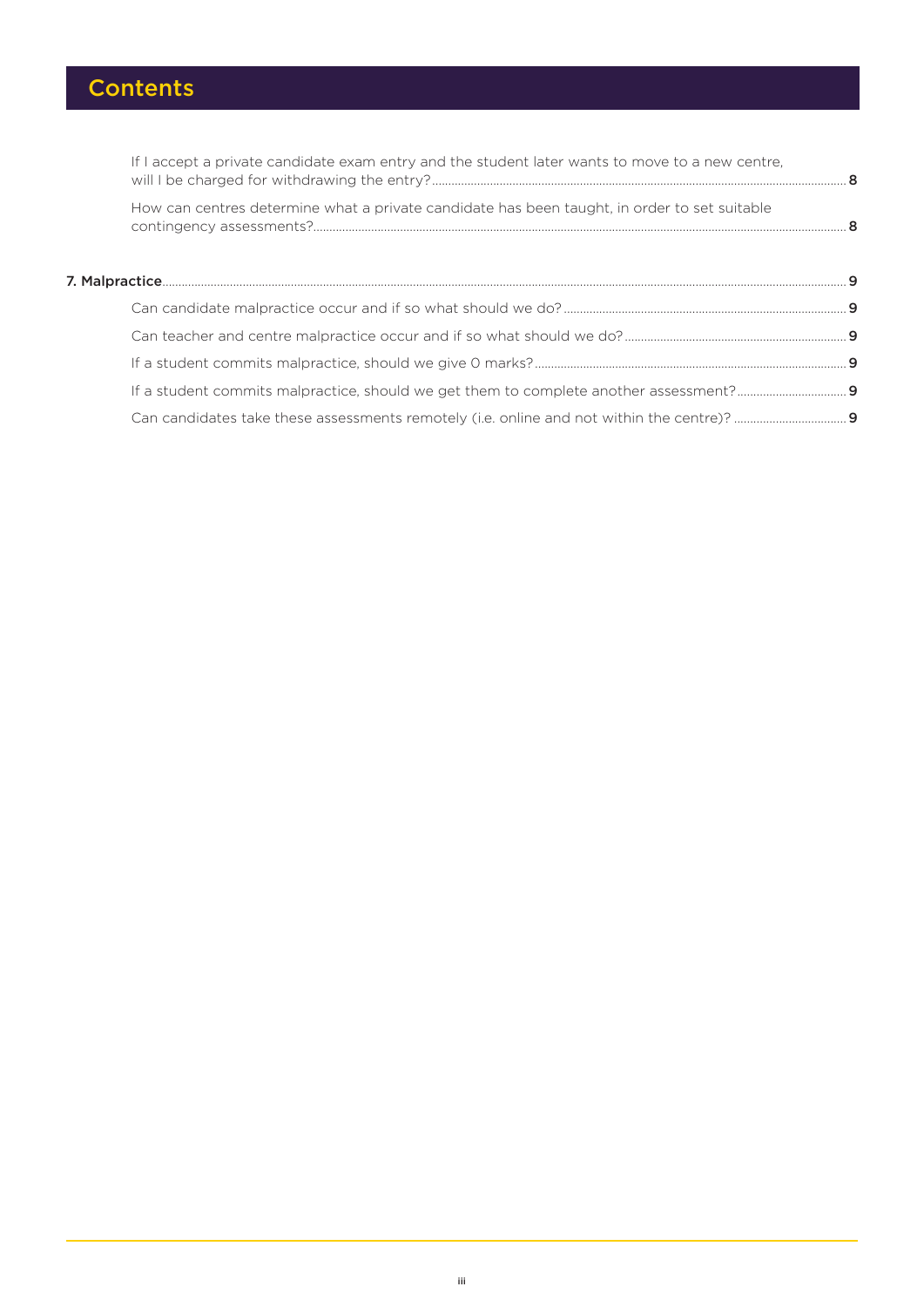### <span id="page-3-0"></span>1. Introduction

JCQ has developed this series of frequently asked questions along with supporting answers to help exam centres prepare for a scenario in which summer 2022 examinations do not go ahead as planned.

The government's clear policy decision is that GCSE, AS and A level exams will go ahead in England in Summer 2022. JCQ and the awarding organisations continue to work, and to support students, schools and colleges, on this basis.

Ofqual's **[Contingencies decisions document](https://www.gov.uk/government/consultations/contingency-arrangements-gcse-as-a-level-project-and-aea/outcome/decisions-on-contingency-arrangements-2022-gcse-as-a-level-project-and-aea?utm_source=JCQ&utm_medium=JCQ&utm_campaign=Contingencies+Decisions)**, published jointly with the Department for Education, sets out the plans in the unlikely event that exams are unable to go ahead as planned in Summer 2022.

If you are unable to find the answer to your question here, please refer to your relevant awarding organisation for further assistance.

[AQA](https://www.aqa.org.uk/contact-us)

**[OCR](https://www.ocr.org.uk/contact-us/)** 

[Pearson](https://www.pearson.com/uk/contact-us.html)

**[WJEC](https://www.eduqas.co.uk/)**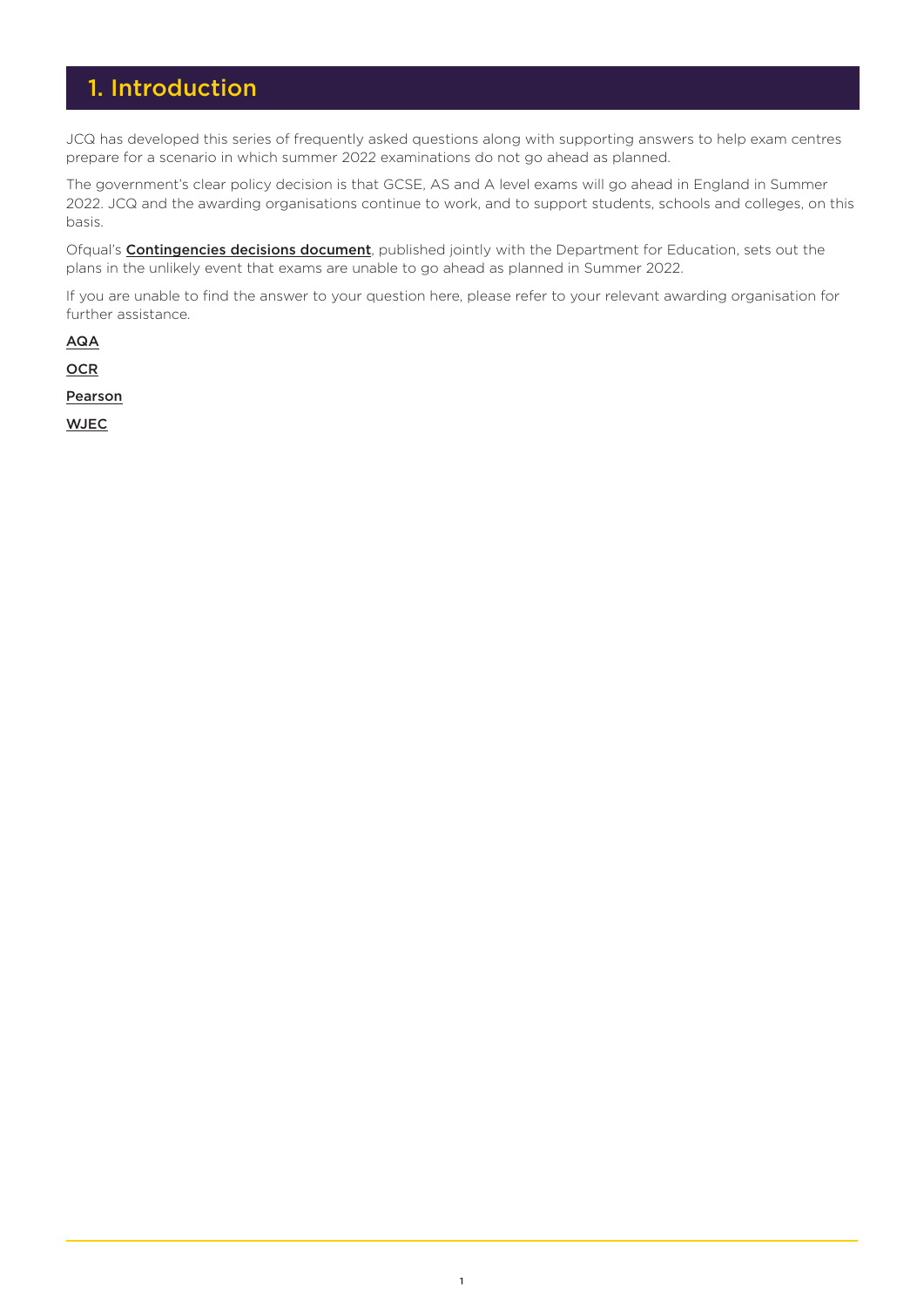### <span id="page-4-0"></span>2. Assessment

### Is the published guidance statutory?

The published guidance is not statutory. It is intended to support centres to take a proportionate approach to gathering evidence that would be used to inform TAGs if exams are cancelled, recognising that centres are operating in the context of uncertainty during this academic year.

### Can I collect evidence for NEA only, and/or award a grade on the basis of NEA only, if exams are cancelled?

For Art and Design and the Extended Project Qualification, this is a valid approach. However, other subjects include a mixture of assessments. In line with the Ofqual guidance, taken together your assessments should reflect the intention to assess students on a wide range of content, similar to that on which they will expect to be assessed in their summer exams. Following the guidance will help ensure that your assessments achieve this.

### Ofqual's guidance states that sources of evidence should be consistent across a class or cohort of students. What does 'consistent' mean in this context?

As with 2021, we advise that, as far as possible, the same tasks should be used consistently across a class or cohort. Students should be assessed on the same tasks at the same time, or, if you cannot assess the whole cohort at the same time, the approach you take should be consistent for the cohort; students should be assessed at broadly the same time, over the same range of content and using the same style of assessment. The questions must differ between assessments.

### Our assessment plan doesn't fit with Ofqual's guidance on how/when to assess. Do we have to change our plan?

You should use the guidance to determine if your planned approach meets its requirements, and amend your approach where it is possible to do so and appropriate for your setting. If it would not be reasonable to amend your approach and exams are cancelled you will need to explain your approach in your centre policy.

### We have already completed some assessments. Can we use this evidence to contribute towards TAGs?

In principle, evidence from previous assessments in this academic year may contribute to the award of TAGs, if exams are cancelled. However, as noted in the Ofqual guidance, where assessments have already taken place under different conditions, centres should exercise their judgement over whether it would be appropriate, and in the interests of their students, for evidence gathered from those assessments to contribute towards TAGs if needed.

If exams are cancelled, you will then need to explain your approach in your centre policy.

### When should I assess candidates?

Evidence of candidate performance should be collected during the academic year, at points identified by the centre, and in line with what you had planned to ensure candidate preparedness for examinations. You do not need to set up additional assessments which are solely to provide evidence for TAGs.

#### How many assessments should each candidate undertake?

Ofqual's guidance suggests a sensible approach may be to plan to utilise three assessment opportunities – in the autumn, spring and summer terms. However, Ofqual's guidance acknowledges that some centres might for good reason take a different approach, and the number of assessments you conduct may vary dependent on your assessment plan as a centre. Taken together, the assessments should cover a range of specification content.

Additionally, consideration should be given to the balance of examined and non-examined assessment within the qualification when deciding on the number of occasions on which students should be assessed.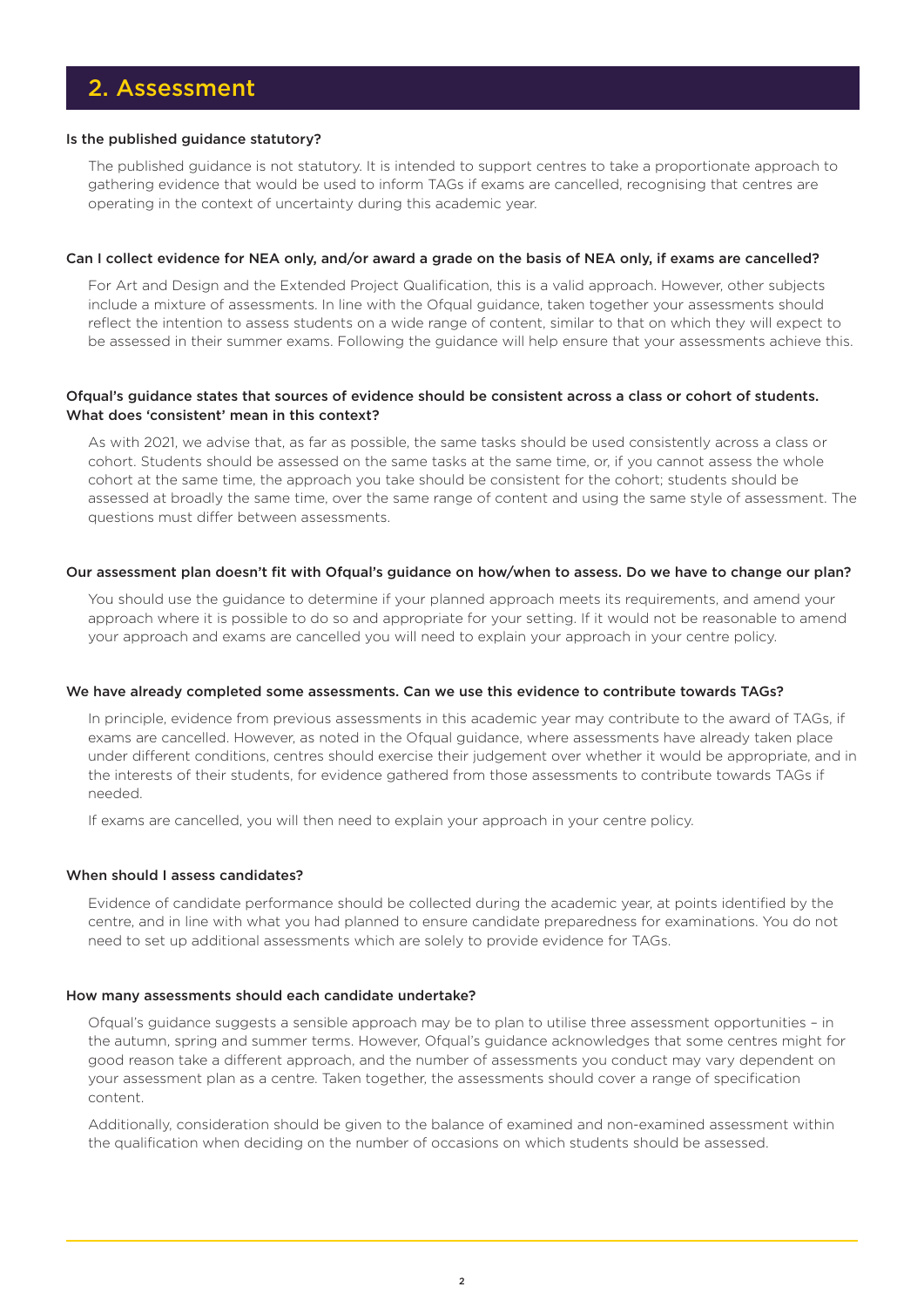### <span id="page-5-0"></span>What tasks should I use for these assessments?

Students should be assessed on content they have been taught. It would be appropriate for you to utilise any of the published past exam papers the awarding organisations have made available , in full or in part, though not using all of the past papers from a single examination year to avoid predictability. Alternatively, the assessment can consist of tests that have been created by your centre. If you develop your own assessments, the questions used should be in a similar style to those found in the corresponding awarding organisation's exam papers, as outlined in the guidance. Students should not know or be able accurately to predict the materials on which they will be assessed .

### Do these have to be taken in exam conditions?

Ofqual's guidance refers to 'exam like conditions'. It is not necessary to, for example, use the gym or bring in external invigilators, but candidates should work independently under timed conditions for each of their assessments. They should not have access to books or revision notes, though adaptations announced for 2022, such as provision of formula sheets in GCSE mathematics, should be implemented. Assessing students under exam like conditions will help them prepare for the summer exams.

### When do the assessments need to be completed?

You can follow your normal schedule of work and assess your candidates when you would normally do so. The assessments could be spread over the autumn, spring and summer terms, providing they are completed in time for the provision of TAGs if these are required. Ofqual's guidance notes that a sensible approach may be to plan for the third assessment in the first half of the summer term.

### We have not scheduled an assessment during the autumn term. Could this be considered as maladministration or malpractice?

No. It is for centres to decide when to assess students and there is no requirement for any of the assessments which may be used for evidence for TAGs to take place during the autumn term.

#### How should I mark the assessments?

If you are using an awarding organisation past paper you should use the published mark scheme that is available alongside it. It can also be helpful to refer to other resources, such as examiner reports, where available, which contextualise the information in published mark schemes. It is important that, if multiple teachers in the centre are undertaking the marking, there is a common understanding of the mark scheme.

### Do centres need to retain student work/assessments that might be used as the basis for Teacher Assessed Grades (TAG)?

Yes they do. From 11 November 2021, all student work/assessments that would be used as the basis for the TAG if exams are cancelled must be retained by the centre, securely. The centre must retain the original or a copy/ scan of the original. Centres may decide to give students their work back, and where they decide to do this, they must adhere to the requirement to retain a copy/scan of the original so they can provide it to the Awarding Organisations, should this be requested.

Where an assessment has taken place prior to 11 November 2021, and a centre has decided it is appropriate to use the assessment for a TAG, the evidence, or a copy of it, must be retained if it has not already been returned to the student. Centres should keep a record of any assessments that cannot be retained because they have been returned to students and they should retain evidence that the assessment took place and the marks/ grades for the assessment.

 If TAGs are required, the student's work must be retained by the centre until at least the deadline for appeals has passed, or longer, in cases where an appeal is still in progress at the deadline date. A copy of the student work/assessments must be provided, as required by the Awarding Organisation, during quality assurance activity and as part of an appeal application, where relevant.

It is recommended that centres have appropriate backups of digital files to mitigate any risk of loss of data, e.g. due to a cyber-attack. (Awarding organisations should be informed of the incident.) If exams proceed as expected, centres will be informed of a date on which they can destroy the evidence or return it to the student concerned.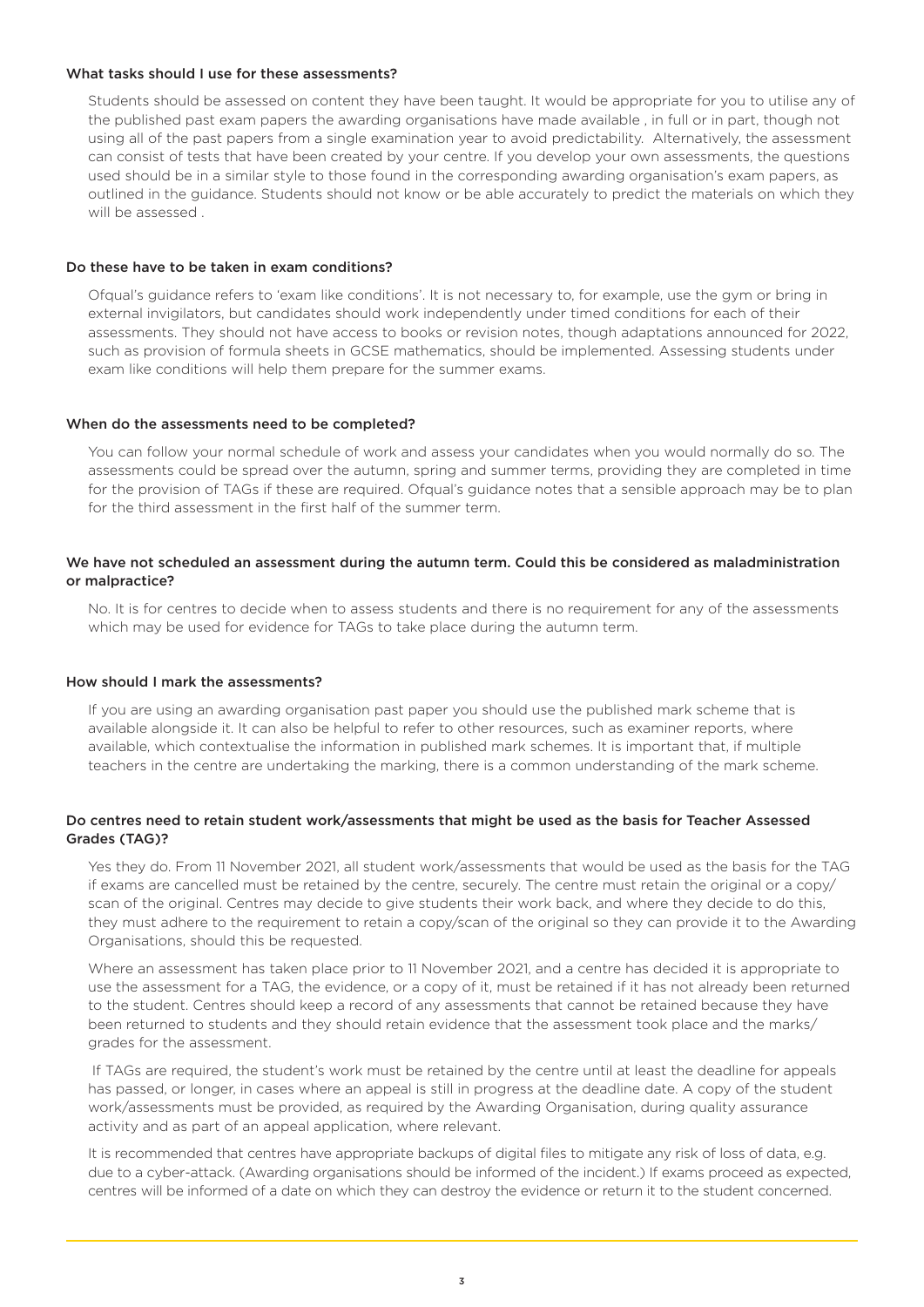### <span id="page-6-0"></span>What do students need to be told about our assessments?

It's important that student expectations are clearly set from the outset, in order to allow them to prepare for assessments that may contribute to their TAG. Not every piece of work, test or assessment which a student completes would be used as evidence for a TAG. It is vital that this message is given clearly to students to prevent unnecessary stress and anxiety.

Centres should identify which assessments would be used as evidence to determine TAGs, should they be required. Students should be informed in advance that the assessment might be used to determine their grades if exams do not go ahead in 2022, about the conditions of the assessment and that any attempted malpractice will be reported to the JCQ awarding organisations .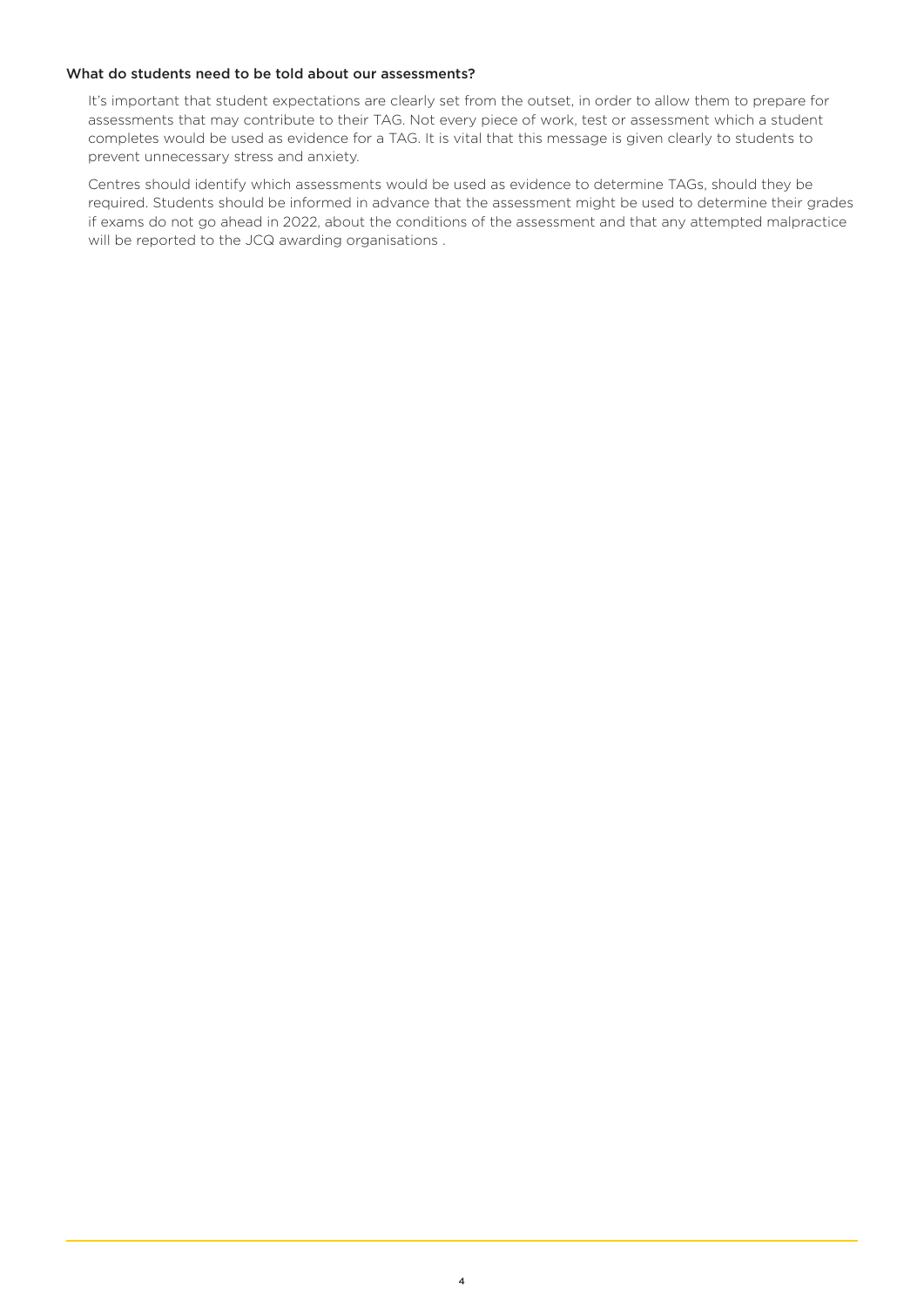### <span id="page-7-0"></span>Q. How is an access arrangement/reasonable adjustment applied to an assessment which might be used to determine a TAG should exams be cancelled?

A. Every effort must be made to ensure that students' approved access arrangements and/or reasonable adjustments, such as 25% extra time, a computer reader/reader, a scribe are put in place for assessments which may be used to inform a TAG. This applies regardless of whether the access arrangement/adjustment was approved online or delegated to centres. SENCos, or equivalent members of staff within colleges, must liaise with teaching staff.

A record of the arrangement(s)/adjustment(s) used in each assessment must be kept. A record must also be kept where an approved access arrangement or reasonable adjustment was not, at the time of the assessment, given to the student. The need to keep records will apply whether the access arrangement or reasonable adjustment was approved online or delegated to centres.

Where the need for an access arrangement/adjustment is identified after an assessment has taken place, the teacher should record the reason for the late identification. The student should be allowed to undertake a different but equivalent assessment with the access arrangement/adjustment in place.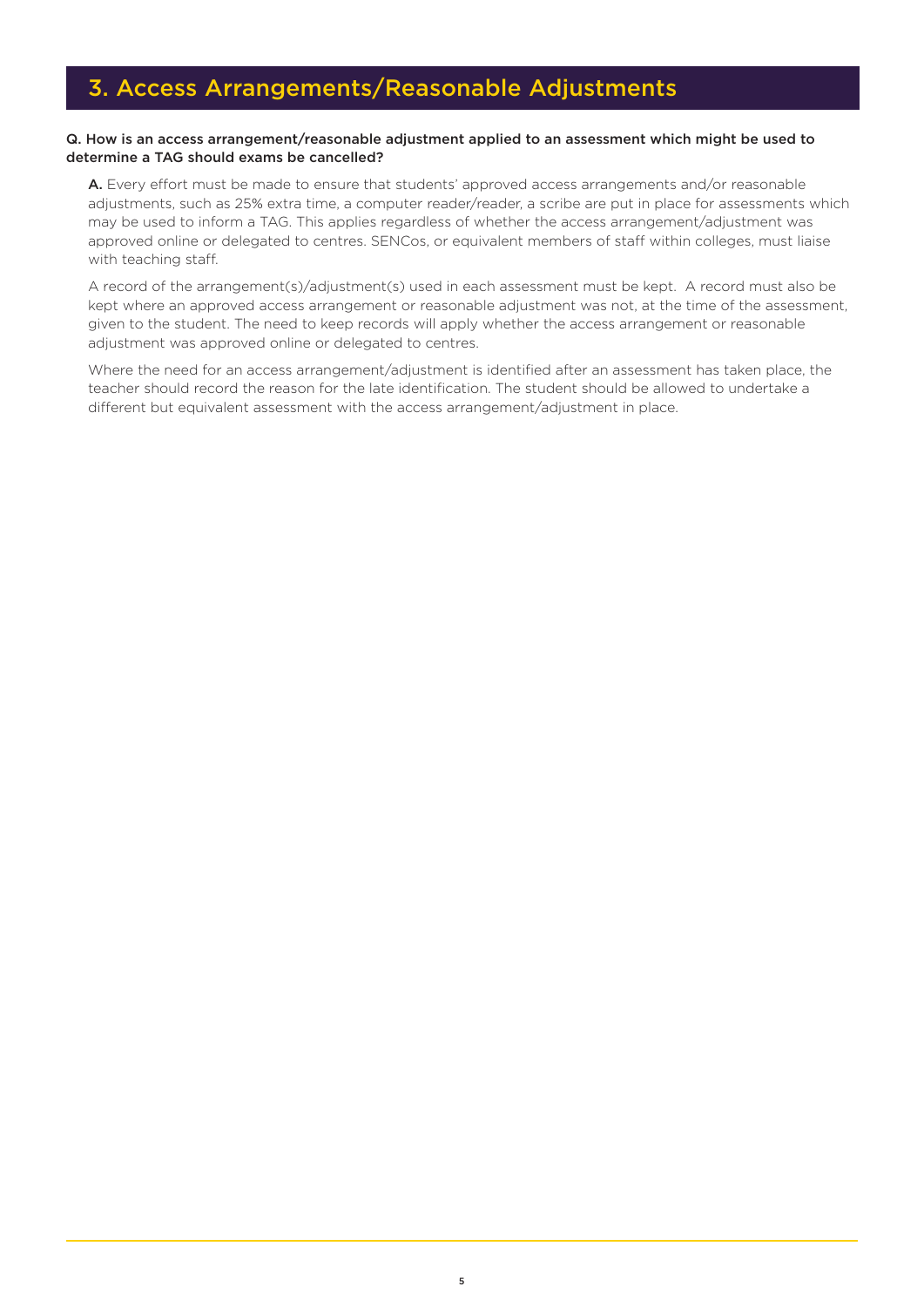### <span id="page-8-0"></span>4. Modified papers

### Q. Can I order modified versions of past papers or modified versions of sets of questions from a range of past papers?

A. The JCQ member awarding organisations offer most past papers in a modified format.

Past modified question papers can be accessed at:

- AQA: **[https://extranet.aqa.org.uk/](https://signon.aqa.org.uk/sso/jsp/login.jsp?site2pstoretoken=v1.4~2E5421DC~DA7DBF9826505D4EF5841356BADAEEC76D7EB192AFEA6BA55A1AE5D1AEDBBFACE84F98DFDD4D5935D27E8E3E68A29226B09F2DEA6ED5E7F95744A8B7EC52469E867077BE01321C163C3673ABBFE4FB1297F0AA22F692D87B502065F7B7E632ACA4CC61A1FF823BE73BA28CD2B6C0978D99F342512E5EBA1DFAD4E17FAD321E9D7D4B9CAD152B0430EB9D6442552C1B33F853799388163486F1FBFA9D62BDE220F2F63A4404CB59011F17F4BDD5E832BF913963ADE2E8FCEEB714B4534607BAE3&p_error_code=&p_submit_url=https%3A%2F%2Fsignon.aqa.org.uk%2Fsso%2Fauth&p_cancel_url=https%3A%2F%2Fextranet.aqa.org.uk&ssousername=)**
- Eduqas: WJEC (**[www.wjecservices.co.uk](https://www.wjecservices.co.uk/login.asp)**) Past papers may be found within 'Resources', then 'Past Papers and Marking Schemes'
- OCR: <https://www.ocr.org.uk/qualifications/past-paper-finder/>
- Pearson: <https://qualifications.pearson.com/en/support/support-topics/exams/past-papers.html>

The awarding organisations will continue to provide their usual support to centres with advice and guidance on how to modify assessment material. Where a past paper does not exist in a modified format and the centre feels unable to modify the paper themselves, the awarding organisation will work with them to find an appropriate solution which may include the production of modified versions, whether in a modified enlarged format or in Braille.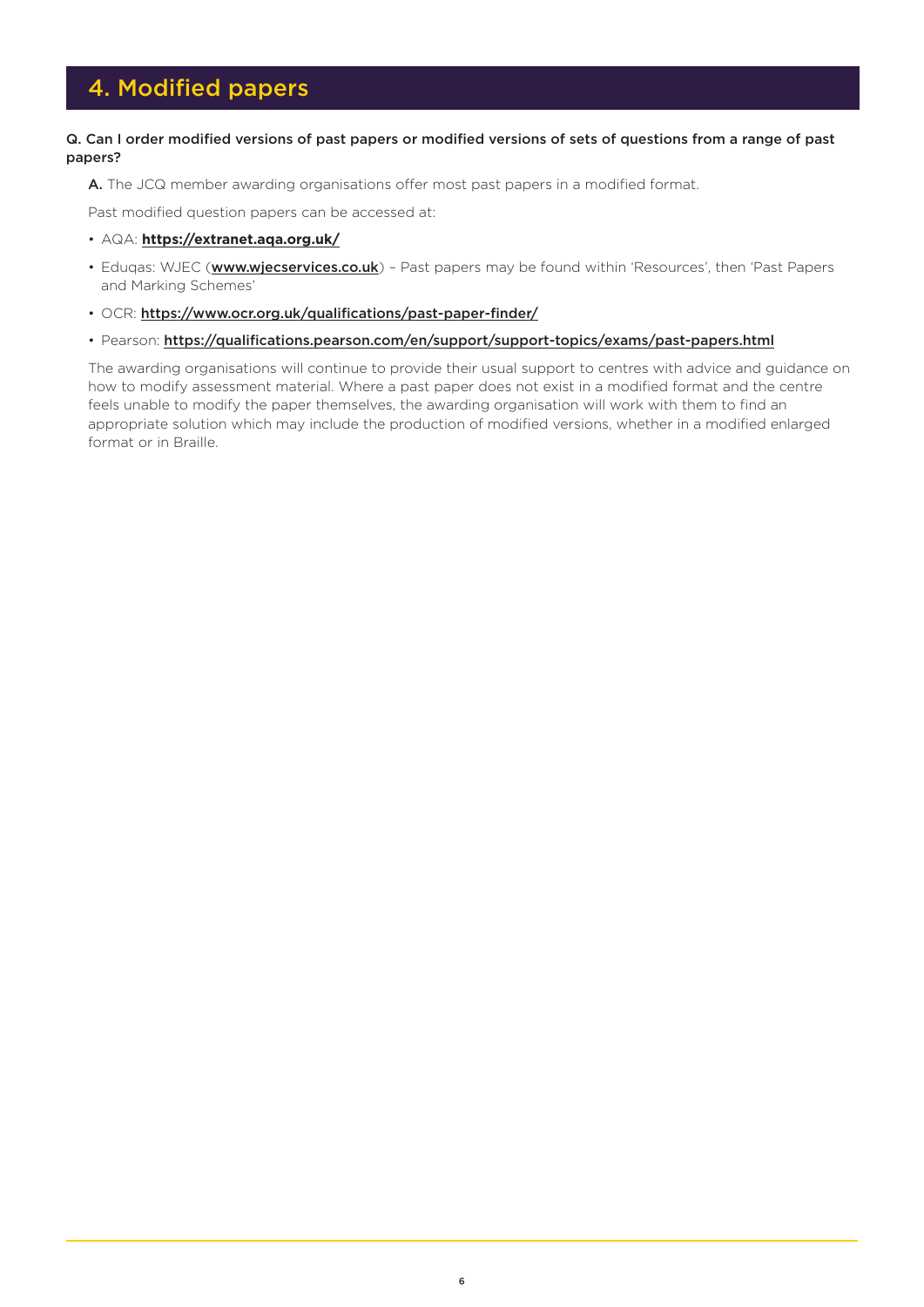### <span id="page-9-0"></span>5. Special consideration

### Q. Can a teacher apply a special consideration tariff to a grade?

A. A teacher can only apply a special consideration tariff to a mark for an assessment.

This would be where a temporary illness, a temporary injury or some other event outside of the student's control has affected their performance in an assessment which might be used to inform a TAG.

Special consideration would be given by applying an allowance of additional marks to the affected assessment. The size of the allowance depends on the timing, nature and extent of the illness or misfortune. The maximum allowance given would be 5% of the total raw marks available for the assessment. The teacher must be satisfied that there has been a material detrimental effect on the student's performance in the assessment.

Examples of circumstances and the percentage adjustments are listed on pages 6 and 7 of the JCQ publication *A guide to the special consideration process* - [Guide to the special consideration process- General and](https://www.jcq.org.uk/wp-content/uploads/2021/06/Guide_to_spec_con_process_2122.pdf)  [Vocational Qualifications](https://www.jcq.org.uk/wp-content/uploads/2021/06/Guide_to_spec_con_process_2122.pdf).

A record must be kept of the special consideration tariff applied to any assessment (assessment record). The teacher **must** also record how they determined the impact of the misfortune. Any supporting evidence used to determine the special consideration tariff must be retained on the centre's files.

Students must be reminded to raise any mitigating circumstances which warrant special consideration. It is important that students raise these issues at the time of the assessment.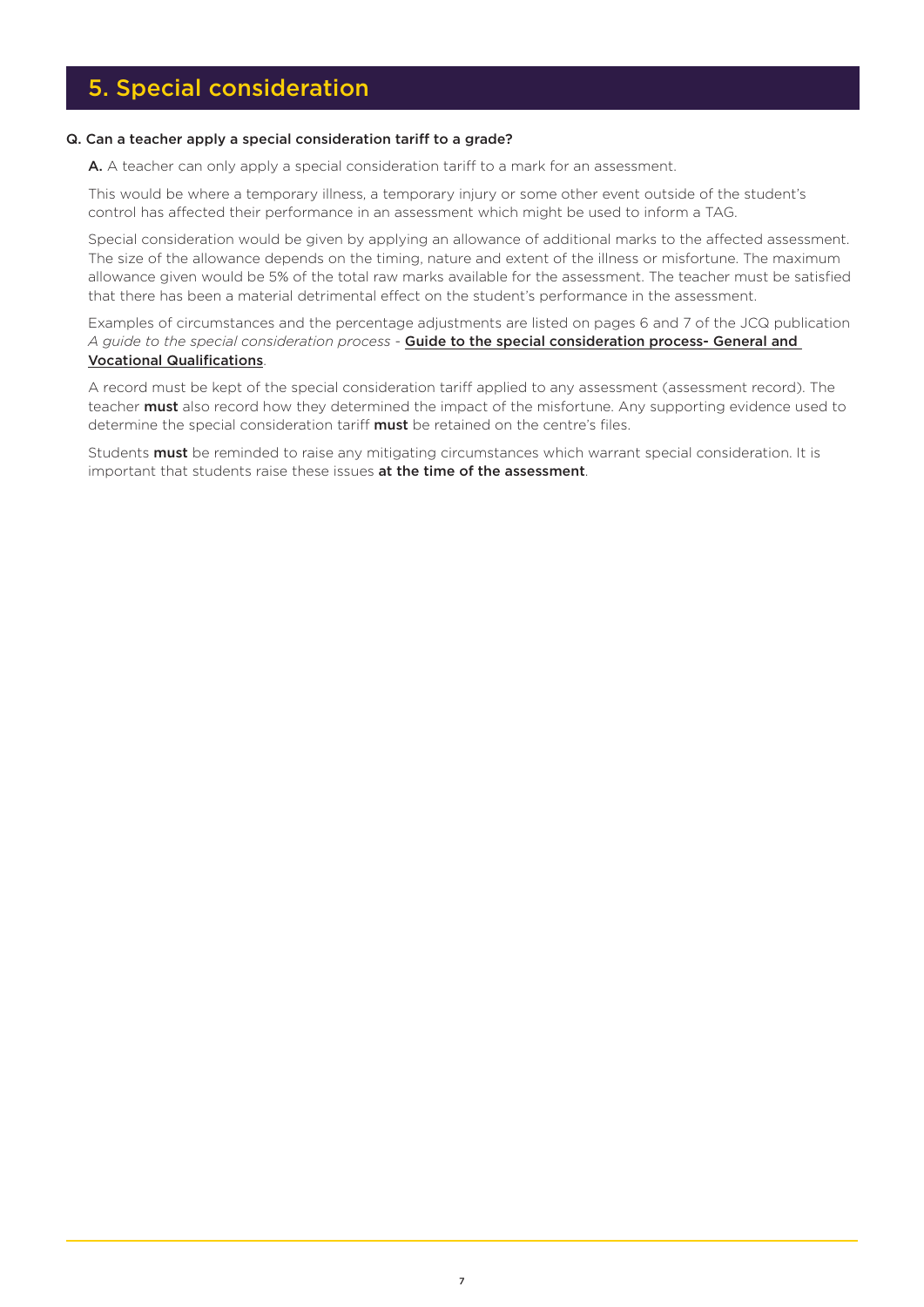### <span id="page-10-0"></span>6. Private Candidates

### FAQ for Centres

### Can I be added to the JCQ centre list for centres offering to accept private candidate entries?

Yes, JCQ will be contacting all centres to ask if they would like to be added to the JCQ centre list.

### Can I still accept private candidate entries if I am not on the JCQ list?

Yes, all approved exam centres can accept private candidate entries. You do not have to be included on the JCQ list.

### If I make an exam entry for a private candidate and exams are cancelled, do I have to work with them to provide a Teacher Assessed Grade?

No, centres are not obliged to provide TAGs to private candidates in the event that exams are cancelled but we would encourage you to work with the candidate if possible. You should make it clear to private candidates when you accept their entry whether you are willing to do this.

### Will there be a grant to cover additional assessment costs, as in 2021?

If exams are cancelled, the Department for Education would explore ways to encourage centres to work with private candidates and to provide affordable opportunities for private candidates to work with centres, as they did in 2021.

### If I accept a private candidate exam entry and the student later wants to move to a new centre, will I be charged for withdrawing the entry?

You will not be charged for withdrawing an entry, provided you withdraw prior to the relevant awarding organisation deadline. Each awarding organisation sets its own deadline for withdrawal of entries. These are normally within March or April for a summer series and the dates can be found on the awarding organisation websites. We encourage centres to be as flexible as possible in allowing students to change centres if they need to.

### How can centres determine what a private candidate has been taught, in order to set suitable contingency assessments?

You could do this through a conversation with the student and, if appropriate, their parent or carer. If the student has worked with a distance learning provider, tutor or supplementary school, you could ask the student to obtain a list of topics that they have been taught from their teacher. You should confirm the content that a private candidate has studied, and also which assessments have been used by the student during their studies or in mock examinations.